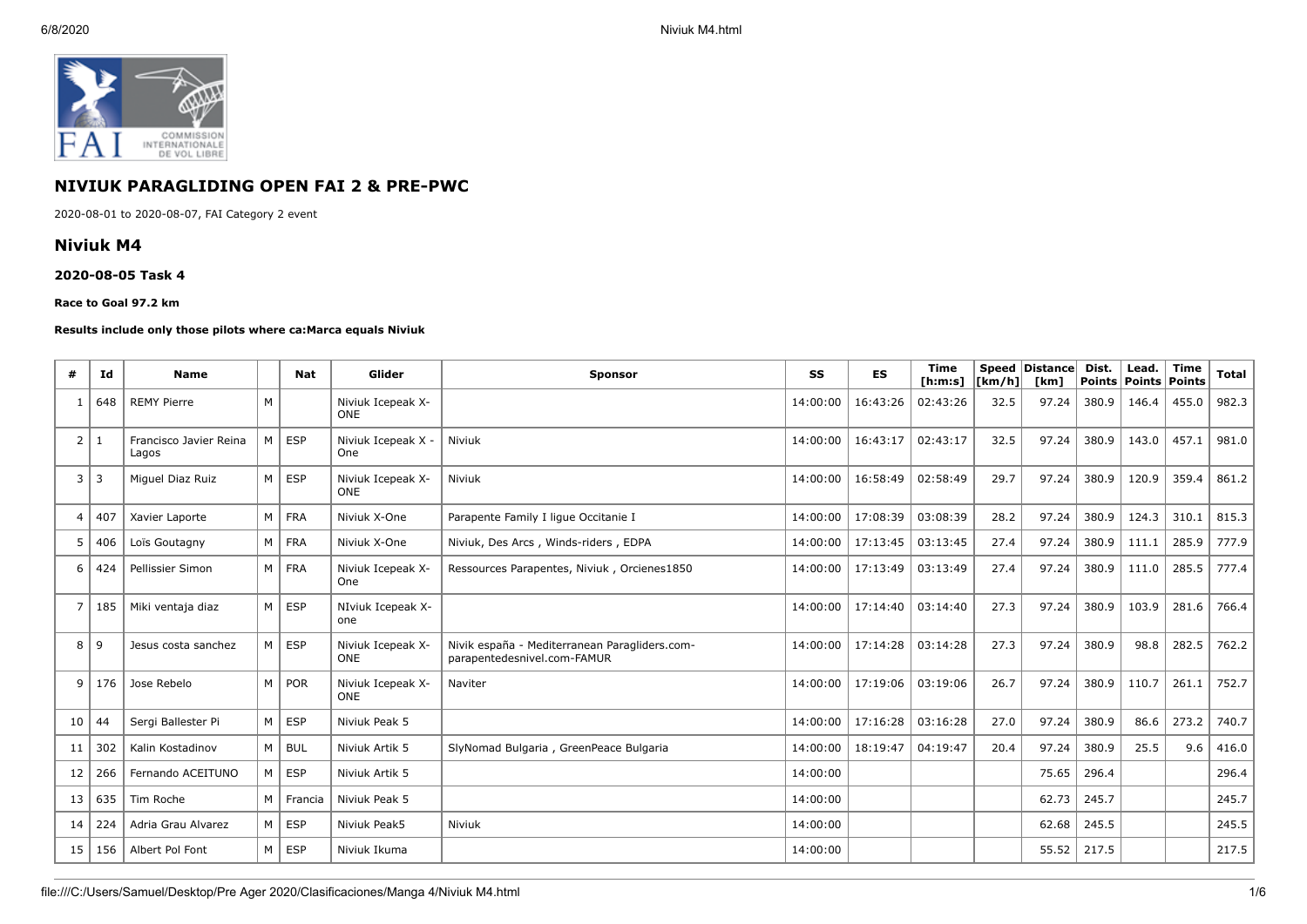|            | Id  | Name                              |   | Nat        | Glider         | <b>Sponsor</b>                | SS       | ES | Time<br>[h:m:s]  [km/h]  [km] | Speed Distance Dist. |       | Lead.  <br><b>Points Points Points</b> | $\mid$ Time | Total |
|------------|-----|-----------------------------------|---|------------|----------------|-------------------------------|----------|----|-------------------------------|----------------------|-------|----------------------------------------|-------------|-------|
| 16         | 126 | Mettetal Simon                    | M | <b>FRA</b> | Niviuk X-one   | Niviuk windsraiders Parastick | 14:00:00 |    |                               | 53.42                | 209.3 |                                        |             | 209.3 |
| 17         | 24  | Daniel Gonzalez Rizo              | M | <b>ESP</b> | Niviuk Peak 5  | www.alfapilot.com             | 14:00:00 |    |                               | 50.13                | 196.4 |                                        |             | 196.4 |
| 18         | 94  | Nani Pons                         | M | <b>ESP</b> | Niviuk Artik 5 |                               | 14:00:00 |    |                               | 46.19                | 180.9 |                                        |             | 180.9 |
| <b>ABS</b> | 19  | <sup>i</sup> Salvador RIPOLL DÍAZ | M | <b>ESP</b> | Niviuk X-one   | Parapente Murcia Costa Calida |          |    |                               |                      |       |                                        |             | 0.0   |

## **Task definition**

| No   | Leg Dist.         | Id              | Radius          | Open  | Close | Coordinates                | Altitude |
|------|-------------------|-----------------|-----------------|-------|-------|----------------------------|----------|
| 1    | $0.0 \text{ km}$  | D <sub>01</sub> | $400 \text{ m}$ | 12:30 | 15:00 | Lat: 42.04635 Lon: 0.74601 | 1560 m   |
| 2 SS | 5.6 km            | <b>B09</b>      | 2000 m          | 14:00 | 19:00 | Lat: 42.01348 Lon: 0.82603 | 572 m    |
| 3    | 13.2 km           | <b>B03</b>      | 1000 m          | 14:00 | 19:00 | Lat: 42.03198 Lon: 0.70173 | 1012 m   |
| 4    | $26.1 \text{ km}$ | <b>B13</b>      | 2000 m          | 14:00 | 19:00 | Lat: 42.105 Lon: 0.8566    | 878 m    |
| 5    | 75.7 km           | A15             | 4000 m          | 14:00 | 19:00 | Lat: 42.51263 Lon: 0.48908 | 900 m    |
| 6 ES | 94.1 km           | A13             | 3500 m          | 14:00 | 19:00 | Lat: 42.50195 Lon: 0.79825 | 1086 m   |
| 7    | 97.2 km           | A13             | $400 \text{ m}$ | 14:00 | 19:00 | Lat: 42.50195 Lon: 0.79825 | 1086 m   |

## **Notes**

| Id | Name                                | Note |
|----|-------------------------------------|------|
|    | 19   Salvador RIPOLL DÍAZ   Ausente |      |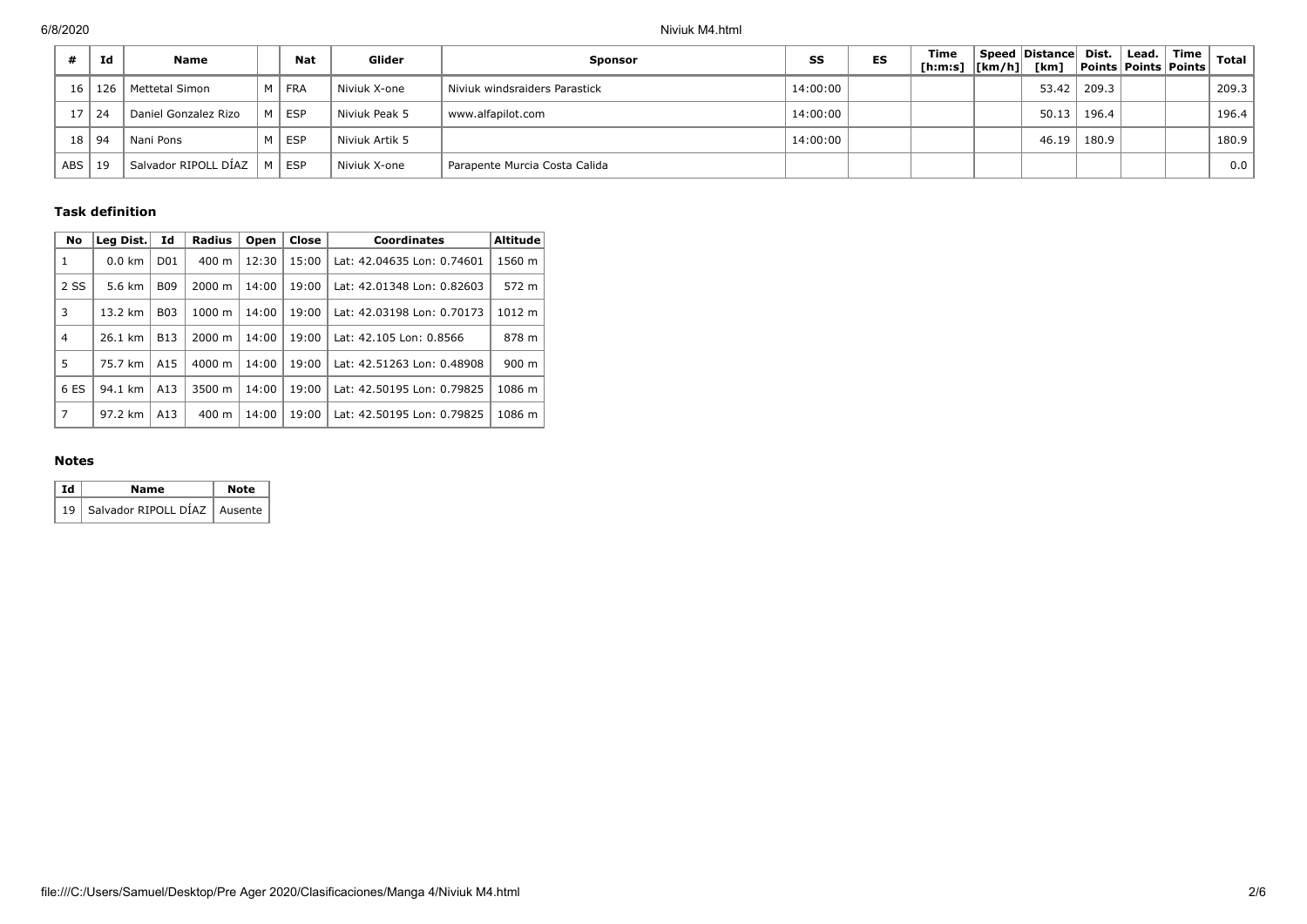6/8/2020 Niviuk M4.html

**Pilots not yet processed (NYP)**

**Id Name**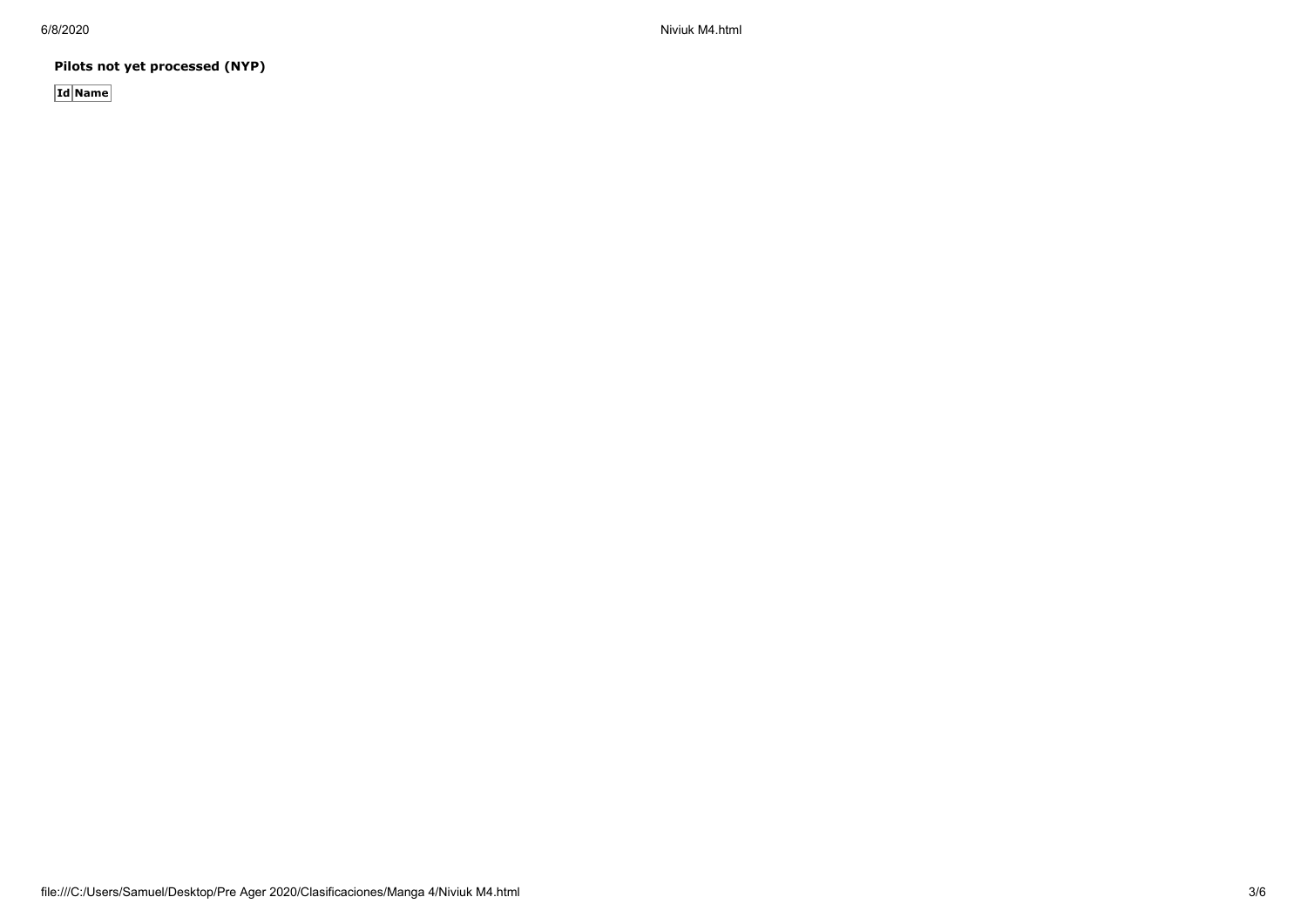### **Task statistics**

| param                           | value                     |
|---------------------------------|---------------------------|
| ss distance                     | 88.527                    |
| task_distance                   | 97.238                    |
| launch_to_ess_distance          | 94.138                    |
| no_of_pilots_present            | 100                       |
| no_of_pilots_flying             | 100                       |
| no_of_pilots_lo                 | 38                        |
| no_of_pilots_reaching_nom_dist  | 93                        |
| no_of_pilots_reaching_es        | 62                        |
| no_of_pilots_reaching_goal      | 62                        |
| sum_flown_distance              | 7945.34499999998          |
| best_dist                       | 97.238                    |
| best time                       | 2.7214                    |
| worst time                      | 4.3297                    |
| qnh_setting                     | 1013.25                   |
| no_of_pilots_in_competition     | 104                       |
| no_of_pilots_landed_before_stop | 0                         |
| sum_dist_over_min               | 7547.536                  |
| sum_real_dist_over_min          | 7547.536                  |
| sum_flown_distances             | 7945.345                  |
| best_real_dist                  | 97.238                    |
| last_start_time                 | 2020-08-05T14:00:00+02:00 |
| first_start_time                | 2020-08-05T14:00:00+02:00 |
| first_finish_time               | 2020-08-05T16:43:17+02:00 |
| max_time_to_get_time_points     | 4.3711                    |
| goalratio                       | 0.62                      |
| arrival_weight                  | 0                         |
| departure_weight                | 0                         |
| leading_weight                  | 0.162                     |
| time_weight                     | 0.4571                    |
| distance_weight                 | 0.3809                    |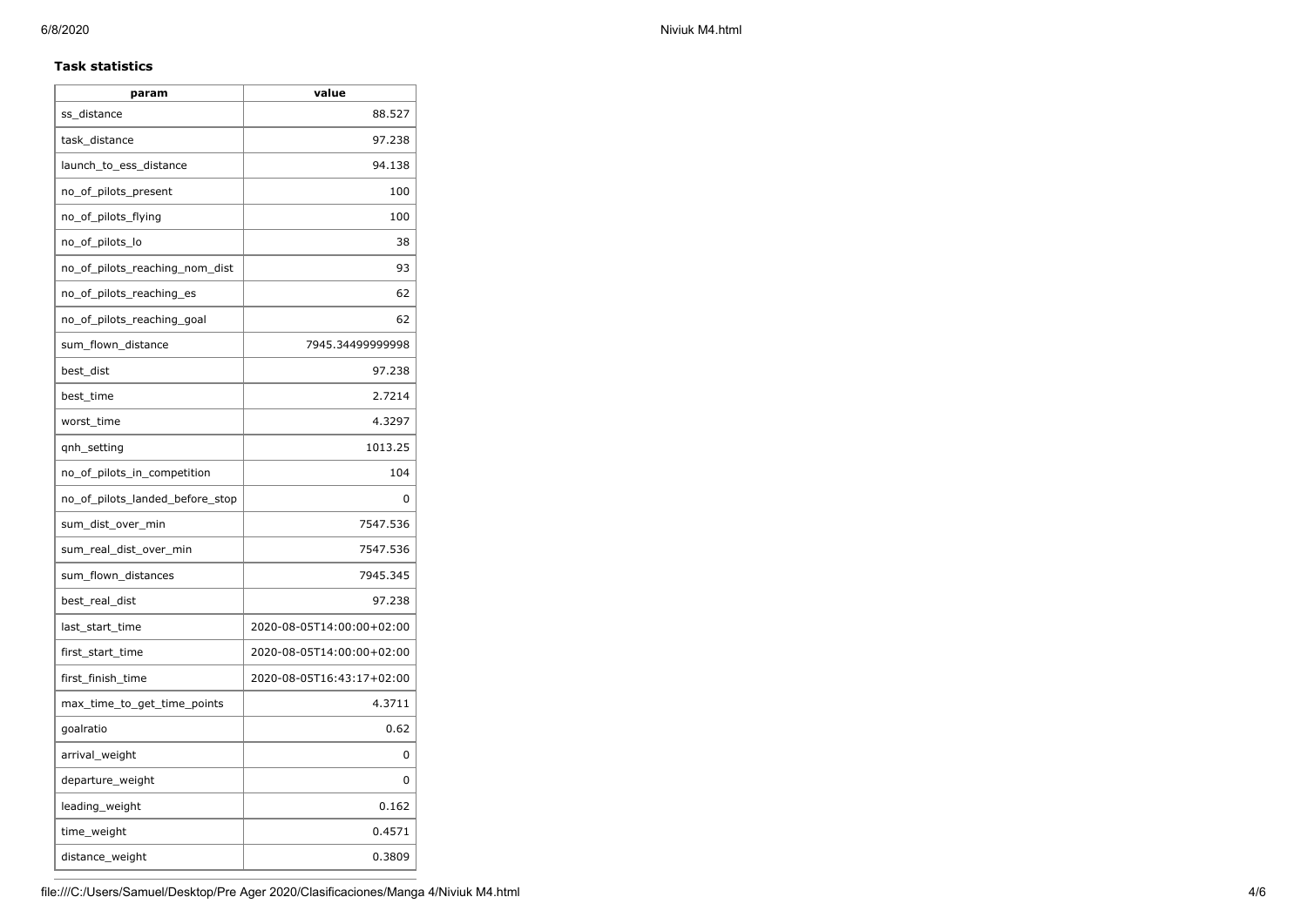| param                        | value        |
|------------------------------|--------------|
| smallest_leading_coefficient | 1.7369       |
| available_points_distance    | 380.9264     |
| available_points_time        | 457.0736     |
| available_points_departure   | 0            |
| available_points_leading     | 162          |
| available_points_arrival     | 0            |
| time_validity                | 1            |
| launch_validity              | 1            |
| distance_validity            | 1            |
| stop_validity                | $\mathbf{1}$ |
| day_quality                  | 1            |
| ftv_day_validity             | 0.9823       |
| time_points_stop_correction  | 0            |

# **Scoring formula settings**

| param                                        | value        |
|----------------------------------------------|--------------|
| id                                           | GAP2020      |
| use_distance_points                          | 1            |
| use_time_points                              | 1            |
| use_departure_points                         | 0            |
| use_leading_points                           | 1            |
| use_arrival_position_points                  | 0            |
| use_arrival_time_points                      | 0            |
| time points if not in goal                   | 0            |
| jump_the_gun_factor                          | 0            |
| jump_the_gun_max                             | 0            |
| use 1000 points for max day quality          | 0            |
| normalize_1000_before_day_quality            | 0            |
| time_validity_based_on_pilot_with_speed_rank | $\mathbf{1}$ |
| bonus gr                                     | 4            |
| no_pilots_in_goal_factor                     | 0.8          |
| task_stopped_factor                          | 0.7          |

6/8/2020 Niviuk M4.html